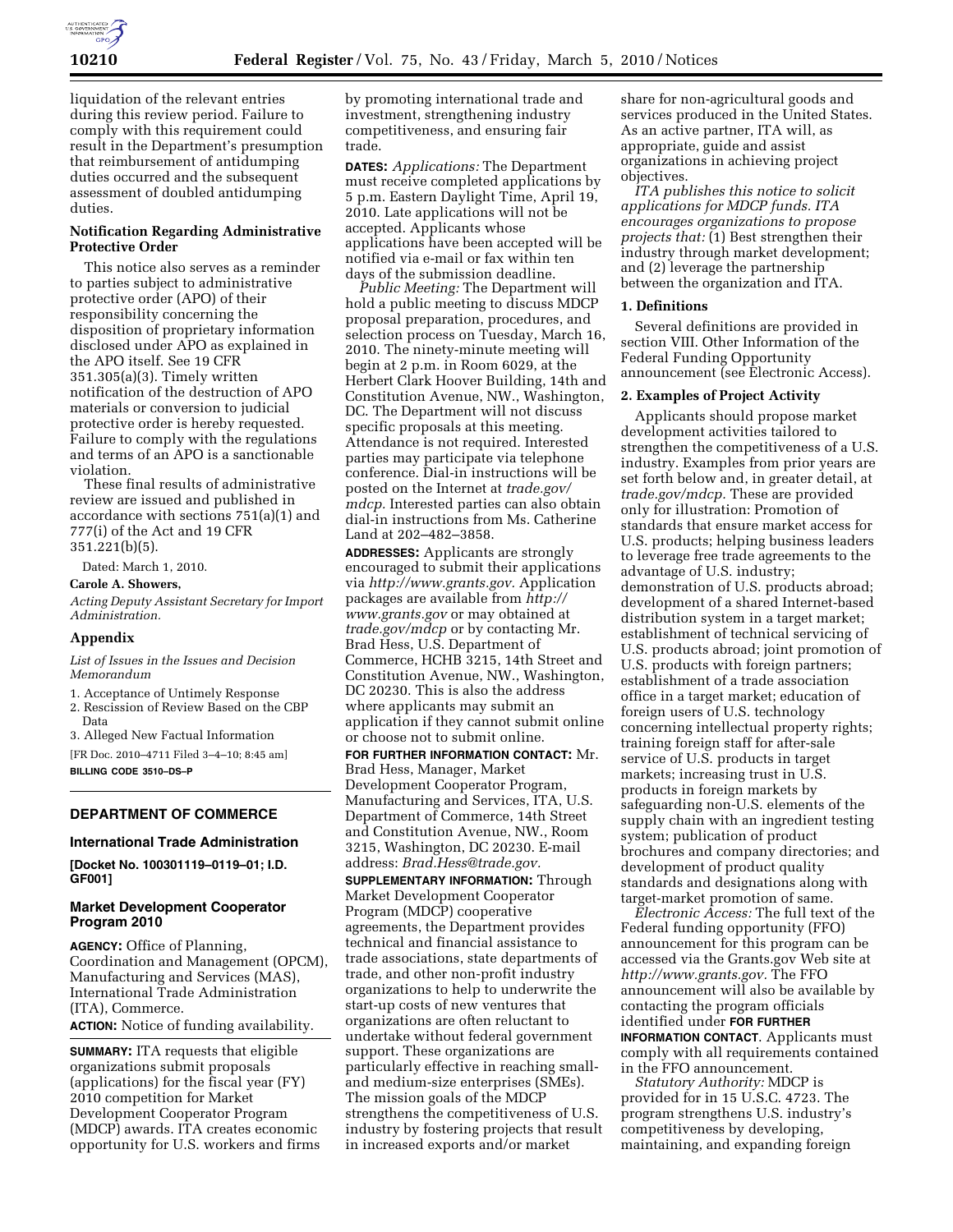markets for non-agricultural goods and services produced in the United States. *CFDA:* 11.112, Market Development

Cooperator Program

*Funding Availability:* Approximately \$1,500,000 is expected to be available through this announcement for fiscal year 2010. The total number of awards made will depend on the amounts requested by top-scoring applicants and the availability of funds. No award will exceed \$500,000. The Department anticipates concluding three to thirty cooperative agreements.

#### *Program Priorities*

ITA seeks to promote trade and strengthen the global competitiveness of U.S. industry. MDCP projects should be designed to meet this objective. The primary measurements of effectiveness of MDCP projects in meeting this objective are exports and U.S. jobs created or sustained by these exports. Listed below are more specific priorities that help ITA to achieve this objective. Applicants should demonstrate how their proposed projects are compatible with or complementary to these ITA priorities. An applicant does not need to focus on a specific number of these priorities to qualify for an award. Strong compatibility or complementarity on one priority can be sufficient for an application to score high enough to be funded. The Department is interested in receiving proposals that include but are not limited to projects that:

1. Create or sustain U.S. jobs by increasing or maintaining exports;

2. Address impediments to innovation and reduce the cost of doing business in foreign countries;

3. Address standards, intellectual property rights, and other non-tariff barriers, especially in large markets like China, India, and Brazil;

4. Help U.S. industry to capitalize on effective global supply chain management strategies;

5. Increase U.S. market share in China's clean energy sector and improve the business environment for U.S. companies in China;

6. Facilitate ease of travel to the United States and promote U.S. higher education and training opportunities to non-U.S. entities;

7. Increase overall export awareness and awareness of ITA programs and services among U.S. companies, by making SMEs export-ready or by facilitating deal-making; and

8. Expand exports of U.S. emerging technologies.

*Eligibility:* Trade associations, state departments of trade and their regional associations, and non-profit industry organizations, including organizations

such as World Trade Centers, centers for international trade development and small business development centers are eligible to apply for an MDCP award. Private industry firms or groups of firms may be eligible to apply for an MDCP award in cases where an entity listed above does not exist to represent the industry. Such private industry firms or groups of firms must provide in their applications, documentation demonstrating that a trade association, non-profit industry organization, or state department of trade or their regional association does not exist to represent the industry.

*Definitions of each eligible entity are provided below:* 

1. *Trade Association:* A fee-based organization consisting of member firms in the same industry, or in related industries, or which share common commercial concerns. The purpose of the trade association is to further the commercial interests of its members through the exchange of information, legislative activities, and other forms of representation.

#### **2. Non-Profit Industry Organization**

a. A non-profit small business development center operating under agreement with the Small Business Administration; or

b. A non-profit World Trade Center chartered or recognized by the nonprofit World Trade Centers Association; or

c. An organization granted status as a non-profit organization under 26 U.S.C. 501(c)(3), (4), (5), or (6), which operates as one of the following: (1) Chamber of commerce; (2) Board of trade; (3) Business, export or trade council/ interest group; (4) Visitors bureau or tourism promotion group; (5) Economic development group; (6) Small business development center; or (7) Port authority. Organizations with 501(c)(4) status that engage in lobbying are not eligible.

#### **3. State Departments of Trade and Their Regional Associations**

a. Department of a state government tasked with promoting trade, tourism, or other types of economic development; or

b. Associations of the departments of trade (as defined above) of two or more states; or

c. Entities within a state or within a region that are associated with a state department of trade, tourism, or other types of economic development including non-profit, non-private, noncommercial entities which are at least partially funded by, directed by, or tasked by a state government to promote trade, tourism, or other types of economic development.

## *Clarification Regarding Eligibility of Educational Institutions*

Educational institutions, such as schools, colleges, and universities, are generally not eligible. However, organizations that are part of or affiliated with an educational institution for administrative, accounting, financial, legal, or logistical reasons may be eligible. Such organizations that are not independent legal entities—for example, an unincorporated organization—that otherwise may be classified as a trade association; nonprofit industry association; or. state department of trade or their regional association are eligible. In such a case, the eligible entity will include in its application a signed letter from the educational institution stating that MDCP funds will be used only by the eligible entity for the purposes outlined in its application, and that no such funds will be used by or retained by the educational institution, even though the funds may need to go through the educational institution because of the eligible entity's lack of a separate accounting system or lack of status as a separate legal entity.

*Cost Sharing Requirements:* A cooperator must contribute at least two dollars for each Federal dollar received. The first dollar's-worth of contribution must be cash, the second can be either cash or in-kind contribution worth one dollar. See section VIII.B. Supplemental Explanation of Cost Share and Match of the FFO announcement for more information.

*Evaluation and Selection Procedures:*  The general evaluation criteria and selection factors that apply to full applications to this funding opportunity are summarized below. Further information about the evaluation criteria and selection factors can be found in the FFO announcement.

*Evaluation Criteria for Projects:* The Department is interested in projects that demonstrate the possibility of both significant progress during the award period and lasting benefits extending beyond the award period. To that end, the selection panel reviews each application for financial assistance under MDCP based upon the evaluation criteria listed below.

1. *Potential to Strengthen Competitiveness (20 points):* 

A project's potential to strengthen competitiveness is evaluated primarily on the likelihood that it will result in export initiatives by U.S. firms, particularly small- and medium-sized enterprises. Such initiatives are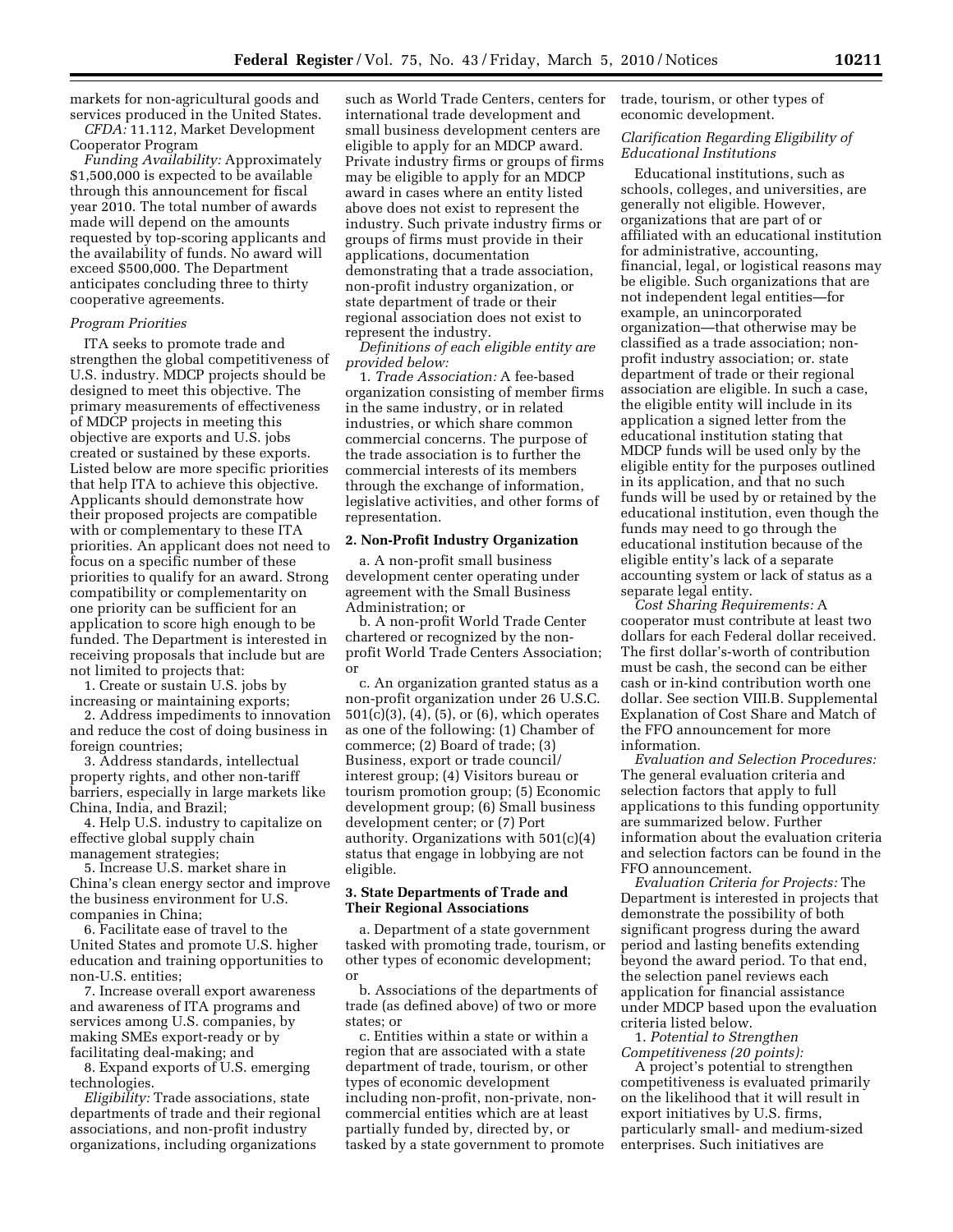normally characterized by a significant expenditure of resources by the chief executive officer of a company in the active pursuit of export sales. As noted in the Examples of Project Activity, many different kinds of activity can strengthen the competitiveness of U.S. industry; however, an applicant can earn the maximum number of points under this criterion only by demonstrating how its proposed project is expected to result in increased export initiatives by individual U.S. firms and exports by those firms.

2. *Performance Measurement (20 points):* 

Applicants must provide quantifiable estimates of projected export and market share increases and explain how they are derived. No application that lacks an estimate of exports can receive a performance measurement score that exceeds ten (10). Applicants must detail the methods they will use to gather and report performance information. The Department will evaluate each applicant's proposed performance measures and proposed performance goals to determine how reasonable they are and to determine the likelihood that the applicant will gather and report useful data.

3. *Partnership and Priorities (20 points):* 

This criterion evaluates the degree to which the project initiates or enhances partnership with ITA and the degree to which the proposal furthers or is compatible with ITA's priorities stated under Program Priorities above.

4. *Creativity and Capacity (20 points):*  This criterion evaluates the creativity, innovation, and realism displayed by the work plan as well as the institutional capacity of the applicant to

carry out the work plan. a. *Demonstrating Creativity:*  Applicants might propose ideas not previously tried to promote a particular industry in a market. Creativity can be demonstrated by the manner in which techniques are customized to meet the specific needs of certain client groups.

b. *Table Comparing Proposal to Current or Past MDCP Projects:*  Applicants that have received an MDCP award in the past must submit a table comparing their current or past MDCP project(s) and their proposed project. The need for this table and the requested format are described below. MDCP awards are designed to help underwrite the start-up costs of new projects. Accordingly, current or past cooperators can be in a position to earn the maximum number of points under this criterion only if they propose projects that are entirely new. In order to determine whether a project is

entirely new, the current or past cooperator must provide, as a separate appendix, a comparison between the elements of the proposed project and the elements of its current or past MDCP-funded projects. Current or past cooperators that propose projects that are not entirely new will receive fewer points under this criterion than they would receive otherwise. In determining the number of points under this criterion, the selection panel will consider the level to which a particular applicant has incorporated elements of its previously funded MDCP projects. To do this, current or past cooperators should submit a table wherein they approximate the amount of resources devoted to each project element. See VIII.C. Example Table Comparing Proposal to Current or Past MDCP Projects of the FFO announcement for more information.

c. *Institutional Capacity:* The Department measures institutional capacity by what each applicant submits. A current or past cooperator should not assume that success with a prior MDCP project will automatically be taken into account by the Department when reviewing its application. Each applicant must document its institutional capacity in its application.

5. *Budget and Sustainability (20 points):* 

This criterion encompasses the reasonableness of the itemized budget for project activities, the amount of the cash match that is readily available at the beginning of the project, and the probability that the project can be continued on a self-sustained basis after the completion of the award. Current or past cooperators must show how the proposed project will achieve selfsustainability independent of any current or past MDCP projects. ITA does not assume that prior MDCP projects are self-sustaining. As noted in the section entitled Institutional Capacity, ITA assesses each application based on what each applicant chooses to include in its application. If an applicant wants ITA to consider the self-sustainability of a prior project when evaluating a new project proposal, it should include relevant information in its application.

Each of the above criteria is worth a maximum of 20 points. The five criteria together constitute the application score. At 20 points per criterion, the total possible score is 100.

*Review and Selection Process:* The applicant is responsible for submitting a complete application in a timely manner. Prior to selection, each complete application receives an evaluation as set forth below.

### **Eligibility Determination**

The MDCP staff of the Office of Planning, Coordination and Management (OPCM) in ITA's Manufacturing and Services (MAS), in consultation with the Department's Office of General Counsel, reviews all applications to determine the eligibility of each applicant.

## **Program Area Review**

All eligible applicants are forwarded to the relevant program areas, including ITA's MAS, Market Access and Compliance (MAC), and Commercial Service, for review. This allows experts in the industry sector or geographical region to assess applicant claims. These reviewers provide insights into both the potential benefits and the potential difficulties associated with the applications.

#### **OPCM Review**

Representatives of OPCM will also review and comment on applications using the evaluation criteria identified above.

#### **Selection Panel**

The MDCP Manager prepares for the selection panel a review packet including the applications and OPCM reviewer and program area reviewer comments. The OPCM reviewer and program area review comments afford the selection panel the insights and breadth of experience of Department professionals. Although their comments are made available to the selection panel, it is only the selection panel's scores that determine the top ranked applications that are forwarded to the Assistant Secretary for Manufacturing and Services with the recommendation for selection as award recipients. The MDCP Manager forwards all of the eligible applications, along with all related materials, to the selection panel, which is comprised of at least three senior ITA managers, for review and selection recommendation. This panel is chaired by the OPCM Director and typically includes three other members, one each from MAS, MAC, and the Commercial Service. Panel members are office directors or higher.

Each selection panel member reviews each eligible application using the evaluation criteria and assigns a score for each of the five criteria stated above. Panel members have the discretion to take into consideration the OPCM staff and program area comments when assigning a score for each application. The scores of each selection panel member for each application reviewed are maintained in the files for three years. The individual criteria scores are